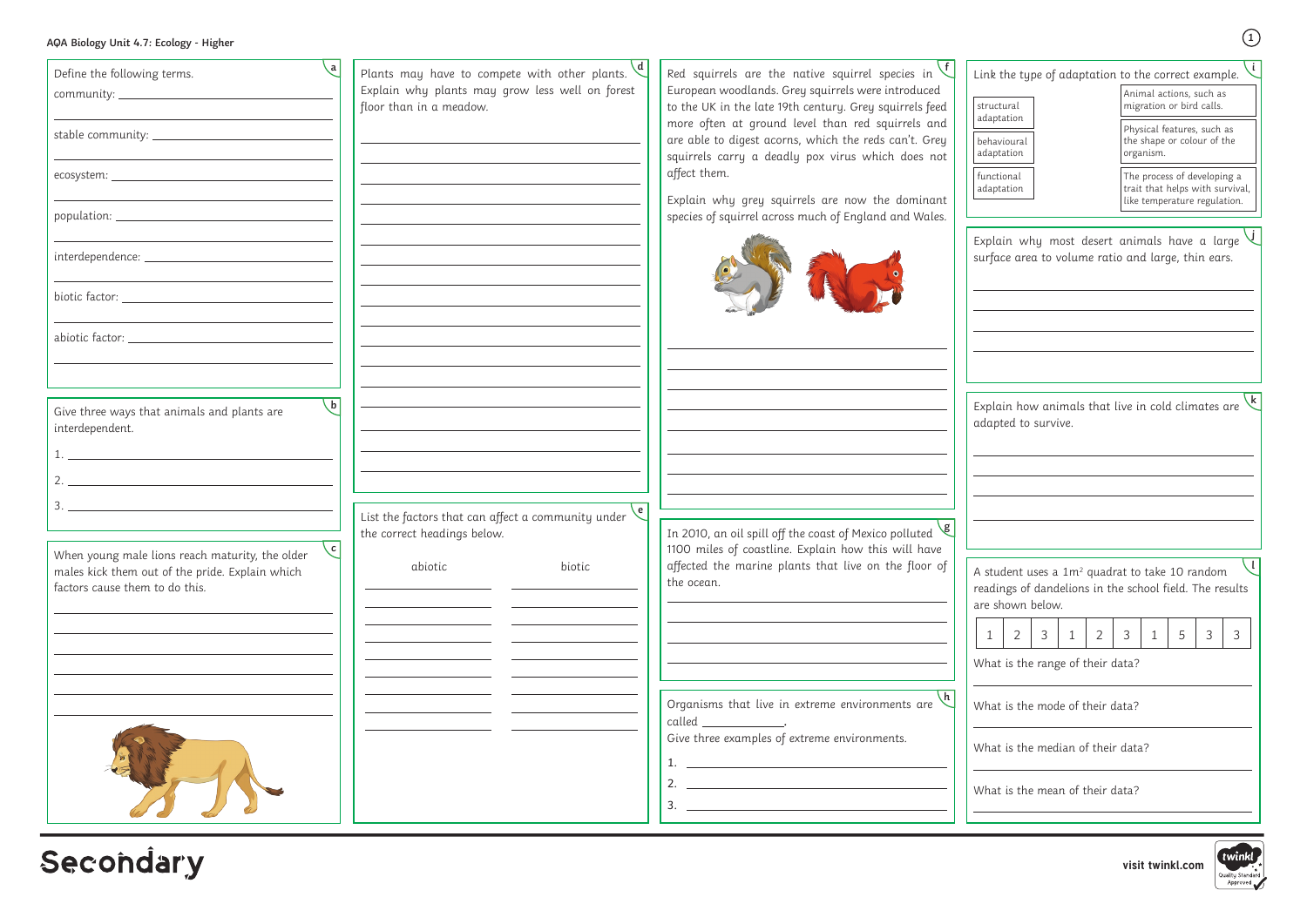**visit twinkl.com**

Quality Standard<br>Approved

| e                                                                                    |  |
|--------------------------------------------------------------------------------------|--|
| i<br>How have humans affected the use of land?                                       |  |
| Explain why global warming is occurring.                                             |  |
| $\mathsf{k}$<br>What are the biological consequences of global<br>warming?<br>twinkl |  |

| Explain the role of decomposers in the recycling of                                                                                                            |
|----------------------------------------------------------------------------------------------------------------------------------------------------------------|
|                                                                                                                                                                |
|                                                                                                                                                                |
| $\sqrt{g}$<br>Explain the importance of the water cycle to<br>living organisms. Include the following keywords:<br>condensation, transpiration, precipitation, |
|                                                                                                                                                                |
|                                                                                                                                                                |
| $\overline{h}$                                                                                                                                                 |
|                                                                                                                                                                |
|                                                                                                                                                                |
|                                                                                                                                                                |

**Secondary**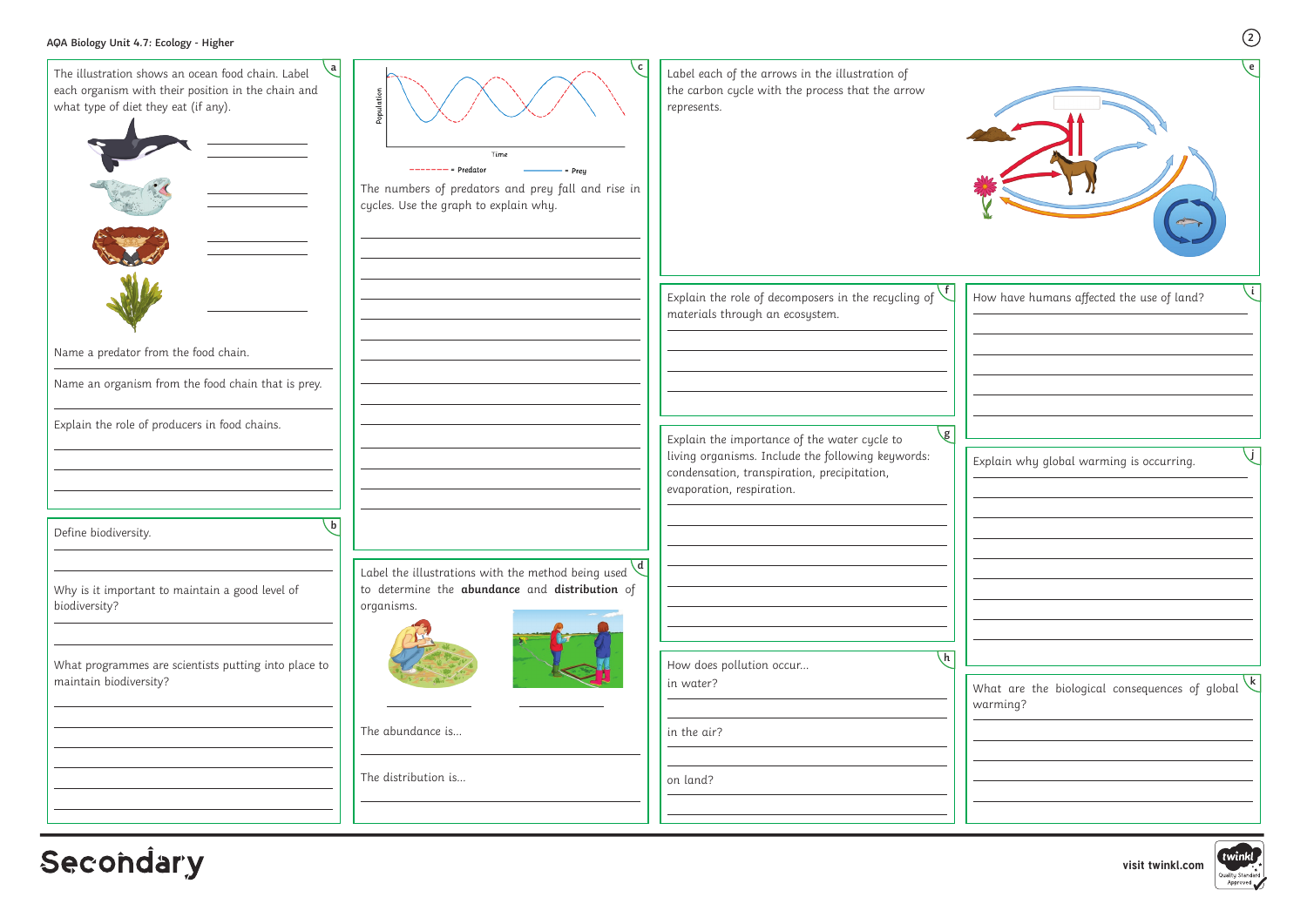**1**

| a<br>Define the following terms.<br>community: All the populations of different<br>organisms that live together in a habitat.<br>stable community: Where all the species and<br>environmental factors are in balance so that<br>population sizes remain stable.<br>ecosystem: A community and its habitat.<br>population: All the members of a single species that<br>live in a habitat.<br>interdependence: A network of relationships between<br>different organisms in a community.<br>biotic factor: A living thing that affects the<br>ecosystem.<br>abiotic factor: A non-living part of the environment<br>that affects living organisms.<br>Give three ways that animals and plants are<br>interdependent. | Plants may have to compete with other plants.<br>Explain why plants may grow less well on forest<br>floor than in a meadow.<br>The plants will receive less light because the tree<br>canopy will block most of it from reaching the floor.<br>Light is needed to provide energy for photosynthesis;<br>reduction of light will reduce photosynthesis and<br>therefore the glucose needed for growth.<br>The plants will have to compete for space from the<br>bigger trees and plants. The plant may not have<br>enough space to grow, or enough space for a big<br>root system to get water and nutrients. This means<br>growth would be reduced.<br>The bigger trees would be better at getting water and<br>mineral ions because they have large root systems.<br>Water is needed for photosynthesis - the plants will<br>get less water which will reduce photosynthesis and<br>therefore the glucose required for growth.<br>Mineral ions are needed to produce larger molecules<br>for growth, if the plant gets less of these, its growth<br>will be reduced. | Red squirrels are the native squirrel species in<br>European woodlands. Grey squirrels were introduced<br>to the UK in the late 19th century. Grey squirrels feed<br>more often at ground level than red squirrels and<br>are able to digest acorns, which the reds can't. Grey<br>squirrels carry a deadly pox virus which does not<br>affect them.<br>Explain why grey squirrels are now the dominant<br>species of squirrel across much of England and Wales.<br>Grey squirrels out-compete the red squirrels for food<br>because they eat more often on the ground, so are<br>able to eat food that has fallen from the trees. They<br>are also able to eat acorns as a food supply so they<br>have more food available. This means that they are<br>more likely to survive and reproduce than the red<br>squirrel. |  |  |
|--------------------------------------------------------------------------------------------------------------------------------------------------------------------------------------------------------------------------------------------------------------------------------------------------------------------------------------------------------------------------------------------------------------------------------------------------------------------------------------------------------------------------------------------------------------------------------------------------------------------------------------------------------------------------------------------------------------------|-----------------------------------------------------------------------------------------------------------------------------------------------------------------------------------------------------------------------------------------------------------------------------------------------------------------------------------------------------------------------------------------------------------------------------------------------------------------------------------------------------------------------------------------------------------------------------------------------------------------------------------------------------------------------------------------------------------------------------------------------------------------------------------------------------------------------------------------------------------------------------------------------------------------------------------------------------------------------------------------------------------------------------------------------------------------------|-------------------------------------------------------------------------------------------------------------------------------------------------------------------------------------------------------------------------------------------------------------------------------------------------------------------------------------------------------------------------------------------------------------------------------------------------------------------------------------------------------------------------------------------------------------------------------------------------------------------------------------------------------------------------------------------------------------------------------------------------------------------------------------------------------------------------|--|--|
| Any 3 of the following:<br>Plants produce food by photosynthesis.<br>Animals eat plants.<br>Animals eat other animals.                                                                                                                                                                                                                                                                                                                                                                                                                                                                                                                                                                                             |                                                                                                                                                                                                                                                                                                                                                                                                                                                                                                                                                                                                                                                                                                                                                                                                                                                                                                                                                                                                                                                                       | The grey squirrels brought the pox virus to the<br>habitats when they were introduced. The red<br>squirrels are not immune so the disease will have<br>spread through the population and resulted in the<br>loss of many red squirrels.                                                                                                                                                                                                                                                                                                                                                                                                                                                                                                                                                                                 |  |  |
| Animals pollinate plants.<br>Plants use animal waste for nutrients.<br>Animals use plant and animal materials for<br>building nests or shelters.<br>Plants use animals for seed dispersal.                                                                                                                                                                                                                                                                                                                                                                                                                                                                                                                         | $\sqrt{6}$<br>List the factors that can affect a community under<br>the correct headings below.<br>abiotic<br>biotic<br>availability of food<br>light intensity<br>new predators arriving<br>temperature<br>moisture levels<br>new pathogens                                                                                                                                                                                                                                                                                                                                                                                                                                                                                                                                                                                                                                                                                                                                                                                                                          | In 2010, an oil spill off the coast of Mexico polluted<br>1100 miles of coastline. Explain how this will have<br>affected the marine plants that live on the floor of<br>the ocean.<br>The sunlight cannot pass through the oil on the<br>surface of the water. The sunlight won't reach the<br>plants so they won't be able to photosynthesise. This                                                                                                                                                                                                                                                                                                                                                                                                                                                                   |  |  |
| $\mathbf{c}$<br>When young male lions reach maturity, the older<br>males kick them out of the pride. Explain which<br>factors cause them to do this.<br>If the males remain in the pride they will compete<br>for food, territory and mates with the older lions.<br>The older males will be more likely to survive and<br>reproduce without this competition.                                                                                                                                                                                                                                                                                                                                                     | soil pH<br>one species outcompeting<br>another<br>soil mineral content<br>wind intensity and<br>direction<br>carbon dioxide levels for<br>plant<br>oxygen levels<br>(for aquatic animals)                                                                                                                                                                                                                                                                                                                                                                                                                                                                                                                                                                                                                                                                                                                                                                                                                                                                             | means they won't be able to grow.<br>Organisms that live in extreme environments are<br>called extremophiles.<br>Give three examples of extreme environments.<br>high temperature<br>2.<br>high pressure<br>high salt concentration<br>3.                                                                                                                                                                                                                                                                                                                                                                                                                                                                                                                                                                               |  |  |

## Secondary

A student uses a  $1m^2$  quadrat to take 10 random readings of dandelions in the school field. The results are shown below. **l**

Explain why most desert animals have a large surface area to volume ratio and large, thin ears.

**To increase energy transfer through their skin to the surroundings to help them cool down.**

**j**

| Link the type of adaptation to the correct example. |                                                                                                |
|-----------------------------------------------------|------------------------------------------------------------------------------------------------|
| structural<br>adaptation                            | Animal actions, such as<br>migration or bird calls.                                            |
| behavioural<br>adaptation                           | Physical features, such as<br>the shape or colour of the<br>organism.                          |
| functional<br>adaptation                            | The process of developing a<br>trait that helps with survival,<br>like temperature regulation. |

Explain how animals that live in cold climates are adapted to survive. **k**

**They have a small surface area to volume ratio and small ears to reduce energy transfer to the surroundings.**

**They have thick layers of fat and fur for insulation.**

What is the range of their data? **1-5 dandelions per m2**

What is the mode of their data? **3 dandelions per m2**

What is the median of their data? **3 dandelions per m2**

What is the mean of their data? **2.6 dandelions per m2**



| ٠ |  |  |  |  |  |  |  |  |  |
|---|--|--|--|--|--|--|--|--|--|
|---|--|--|--|--|--|--|--|--|--|